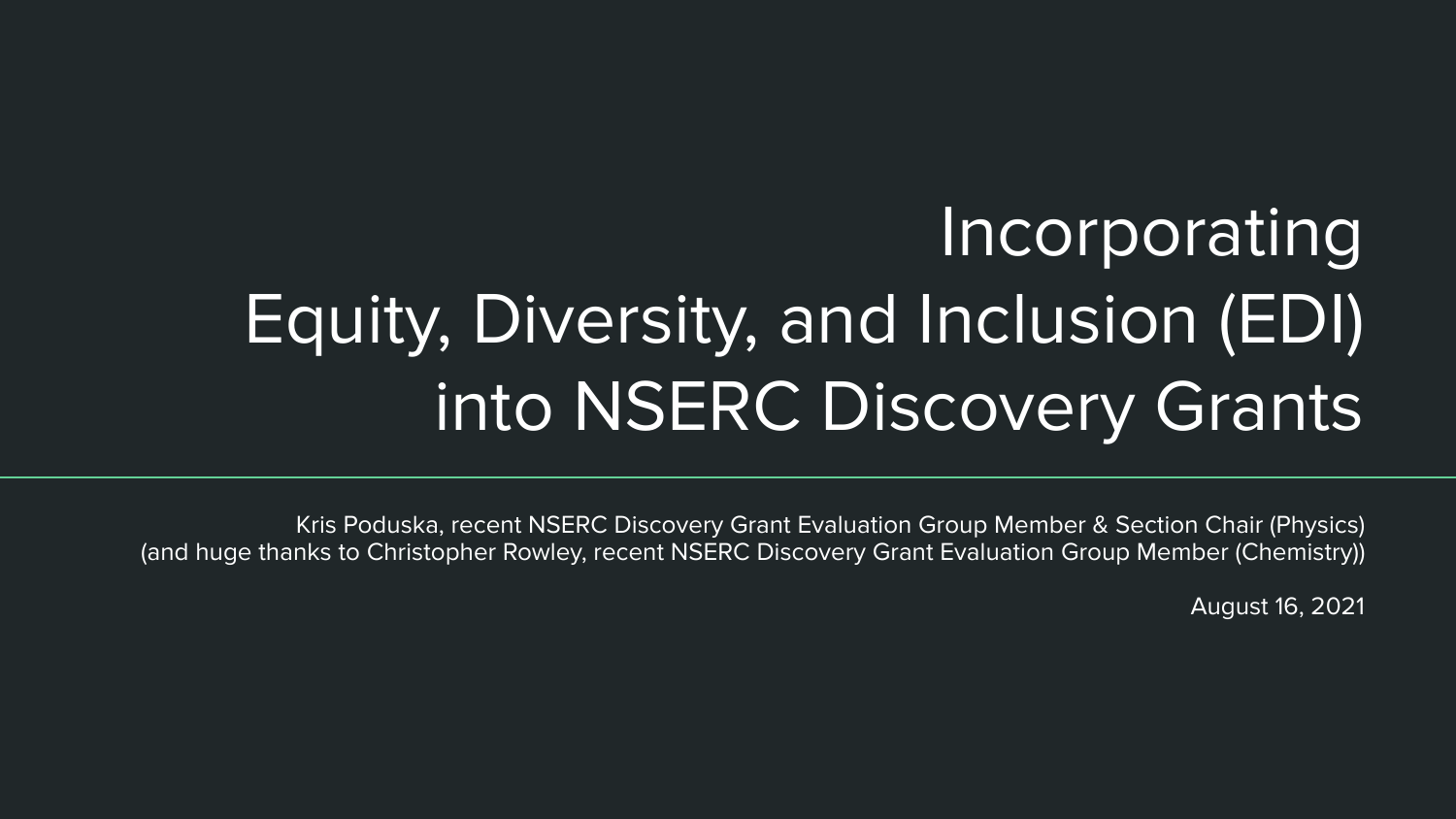## Equity, Diversity, and Inclusion (EDI) Requirements in NSERC Discovery Grants

- Excellence of the Researcher
	- Applicants are asked to describe past contributions to the promotion of equity, diversity and inclusion in the research enterprise (if applicable).
- Merit of the Proposal
	- Applicants are expected to describe consideration of sex, gender and diversity in the research design
- Training of highly qualified personnel (HQP)
	- Applicants are required to describe EDI considerations in their future approaches to recruitment, training and mentoring.
	- Applicants are asked to describe specific actions implemented in support of EDI in their past training of HQP (if applicable).

#### EDI has the biggest effect on "Training of HQP" rating.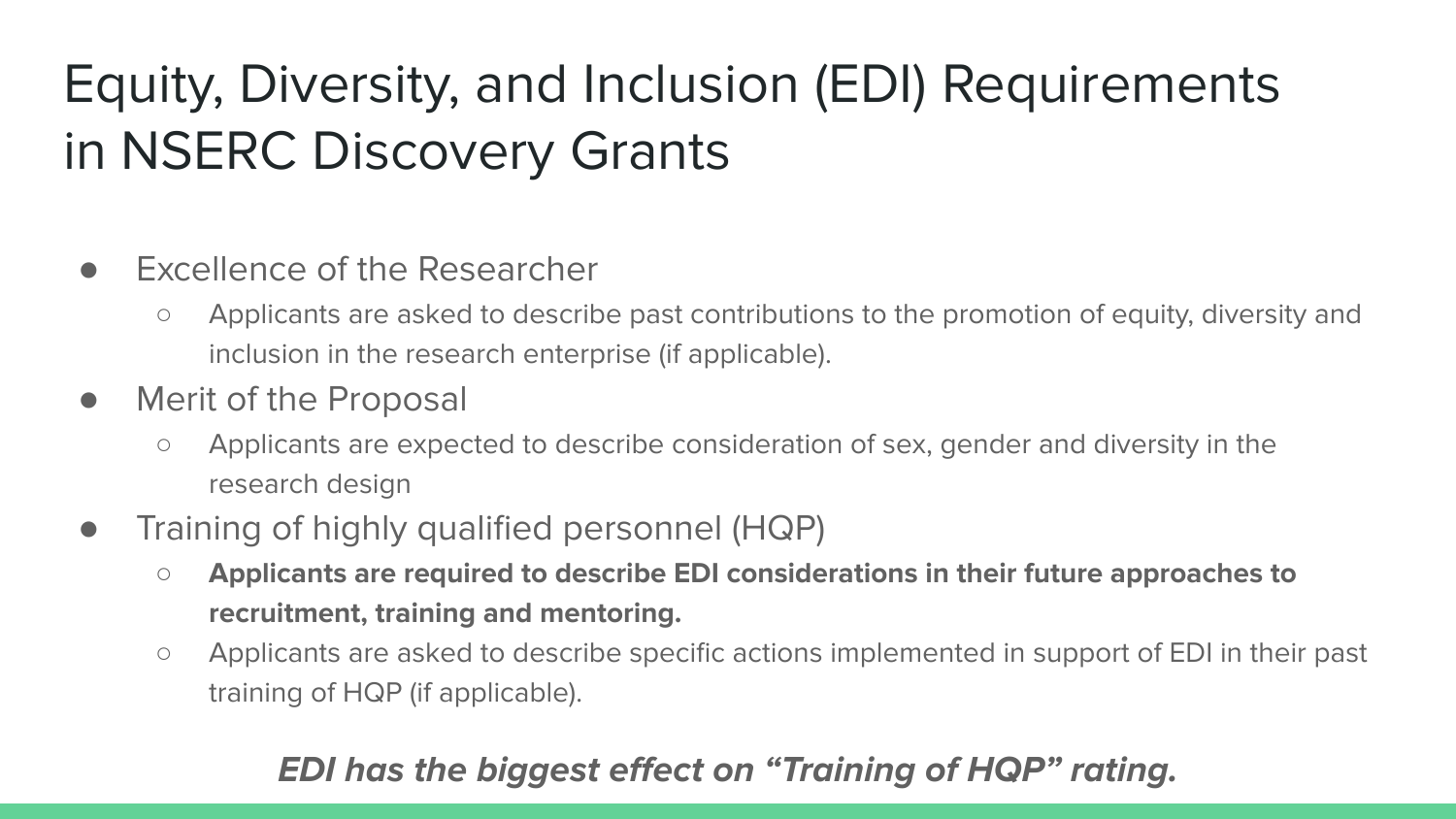### From the NSERC Discovery Grant Peer Review Manual

"If applicable, considerations of equity, diversity and inclusion in the training environment, can include, but is not limited to: discussion of challenges or barriers encountered in ensuring an inclusive research and training environment; a qualitative description of specific actions implemented to support equity and inclusion in recruitment practices, mentorship approaches, and initiatives aimed at ensuring an inclusive research and training environment and trainee growth. "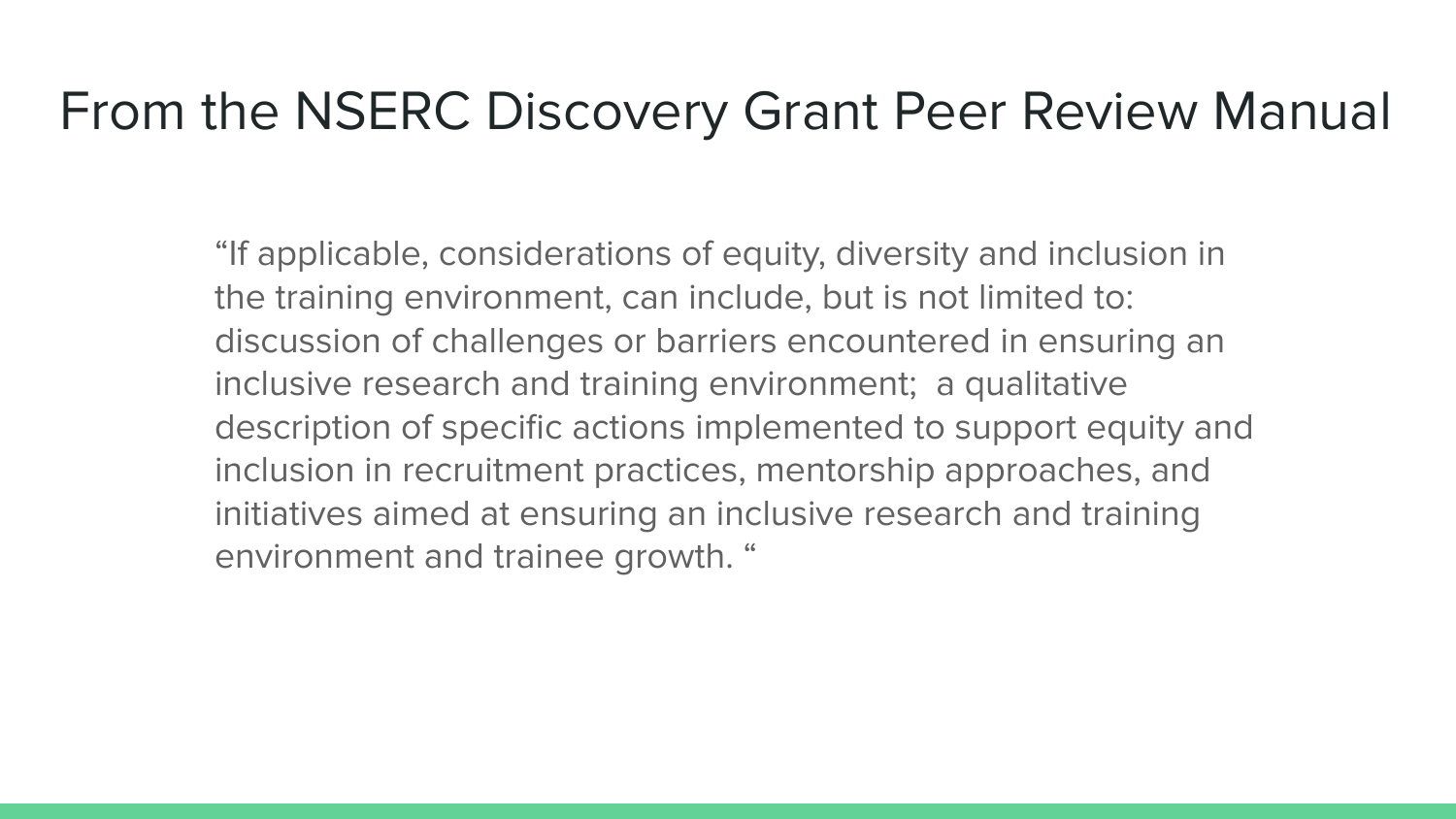### The Most Important Things in This Presentation

- Your NSERC Discovery Grant must address EDI issues.
- You must do this by:
	- identifying the challenges to greater EDI in the context of the discipline, institution, and group, and
	- describing specific actions that will be taken to address these challenges.
- Tip #1: Focus on issues directly relevant to your research program.
- Tip #2: Don't focus on issues you can't do anything about.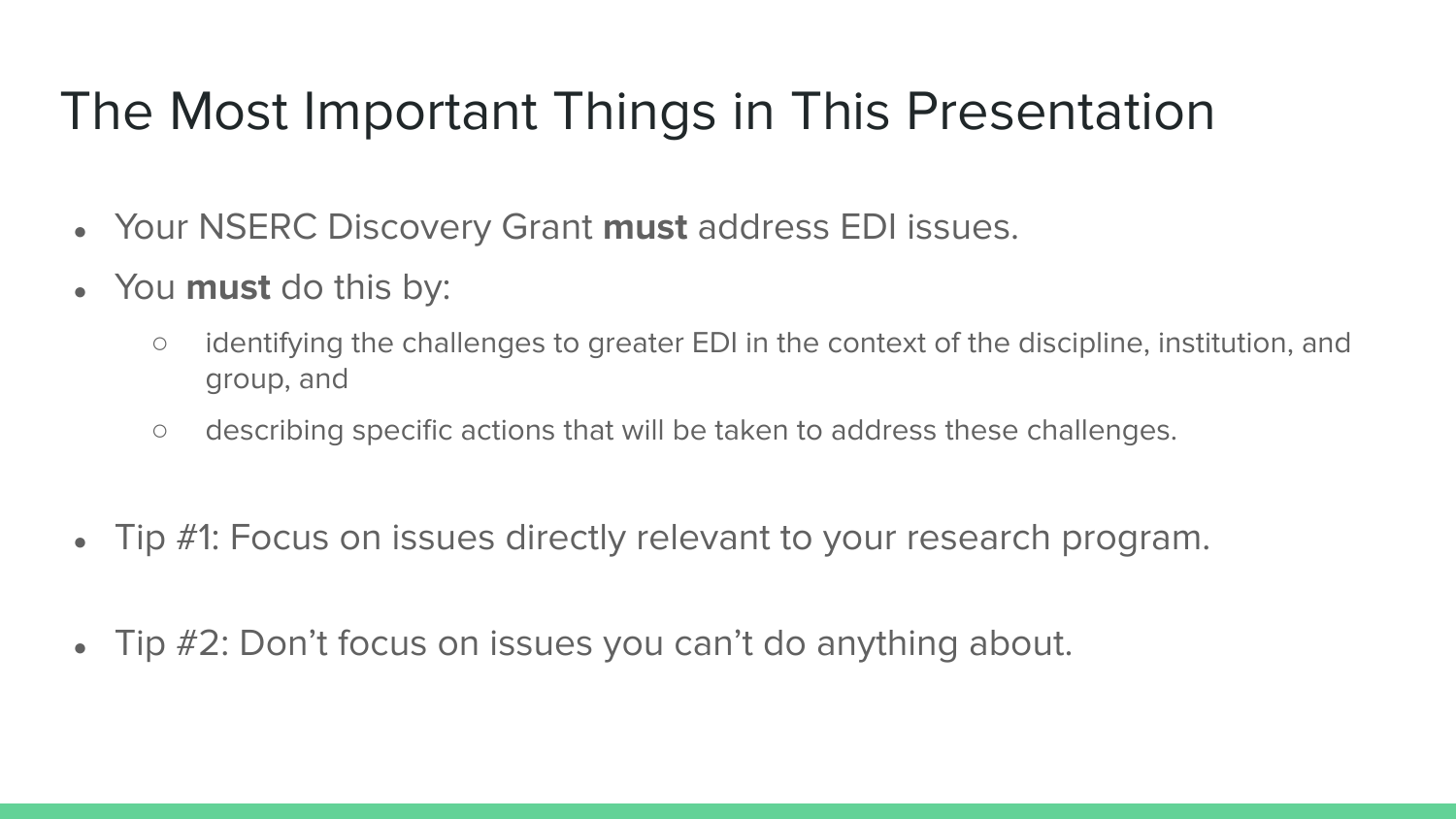### Before you write, consider your audience.

- NSERC recruits researchers to serve as panel members in an "[evaluation](https://www.nserc-crsng.gc.ca/NSERC-CRSNG/committees-comites/programs-programmes_eng.asp)" [group.](https://www.nserc-crsng.gc.ca/NSERC-CRSNG/committees-comites/programs-programmes_eng.asp)"
	- Membership balanced by region, size of institution, gender.
	- 90% are Canadian professors holding discovery grants.
	- Members review ~40–50 applications every December-February.
	- Meet in real-time for 3–4 days in February to rate applications.
- Each application is reviewed for exactly 15 minutes.
	- Entire application including EDI sections are reviewed by the same panel members.
	- EDI section discussed for each proposal, but only for 30–60 seconds.
- Every component of proposal must be clear and direct.
	- Aim for "easy reading."
	- Members may not be deeply familiar with EDI terminology and theory; use NSERC's terms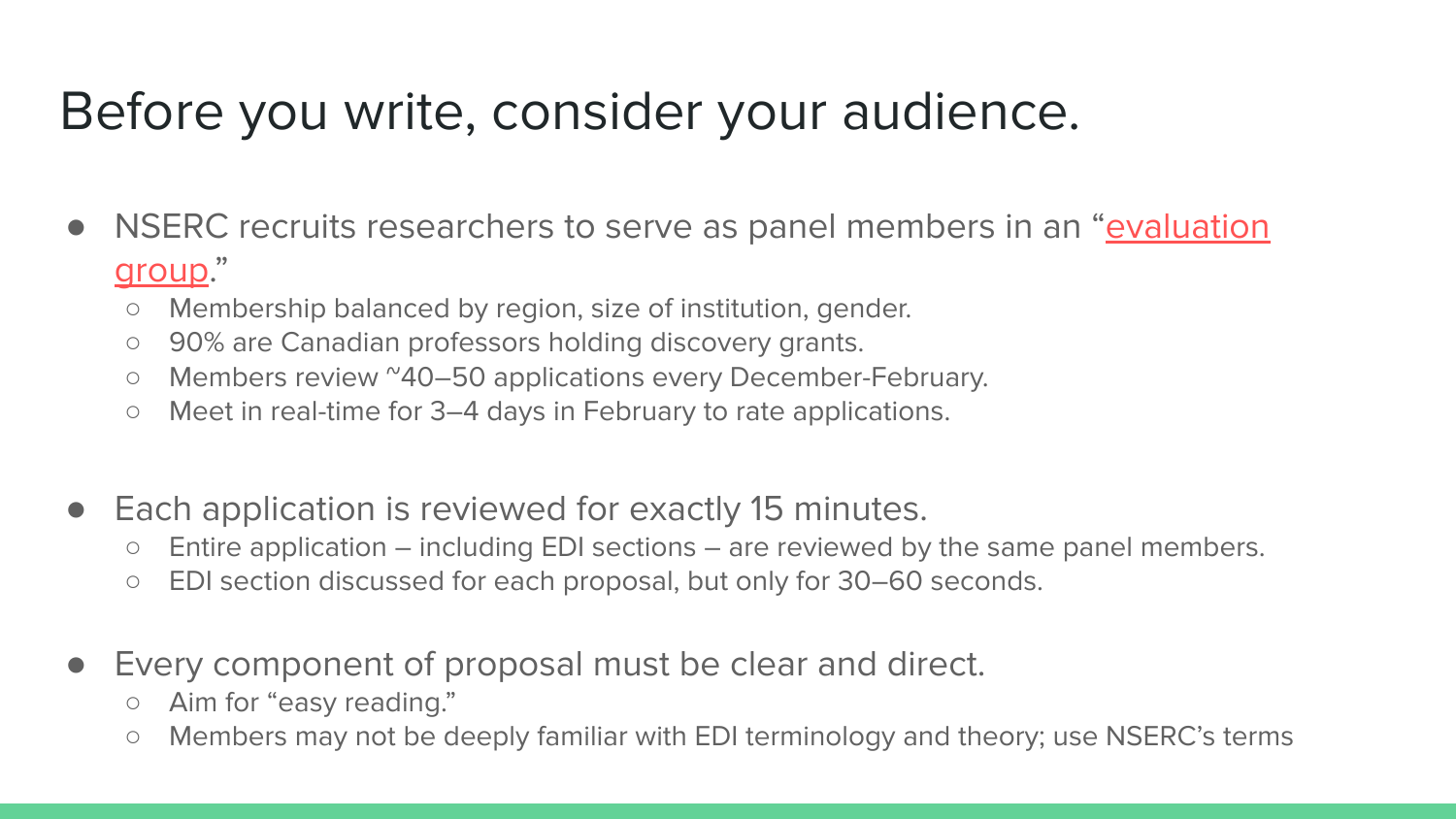### Writing guidelines for integrating EDI considerations

- You may not have space to explain unorthodox or complicated ideas effectively.
	- Spread meaningful EDI mentions in places where you have more space (Additional Info on Contributions, Budget, Knowledge Transfer section in CCV)
- Common EDI issues addressed by applicants include:
	- Underrepresentation of black and racialized students
	- Underrepresentation of women and gender minorities
	- Underrepresentation of indigenous students
	- Access for disabled students
	- Mental health / work-life balance
	- Harassment prevention
	- Student parents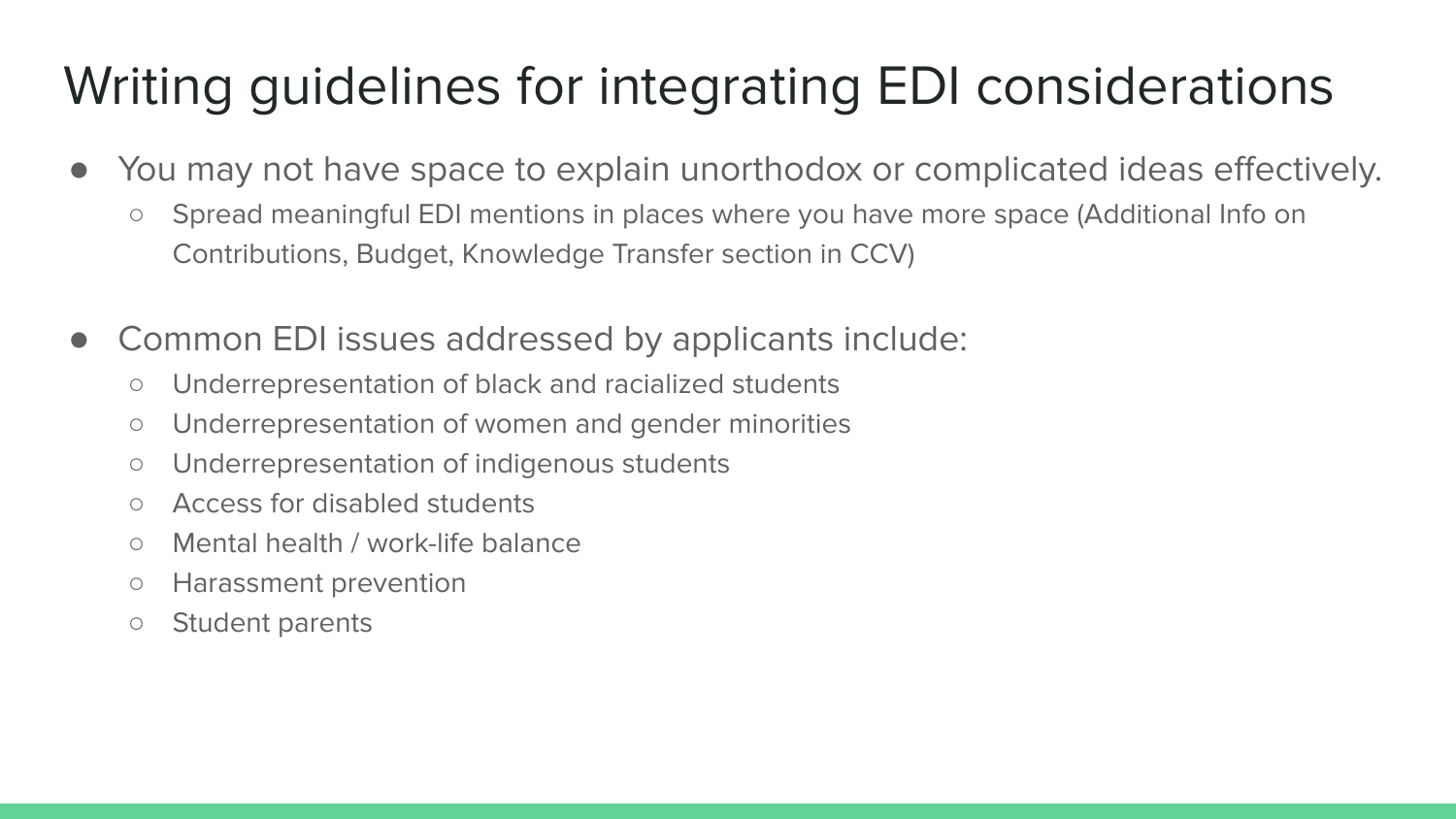### Effective EDI statements need context and action.

Context – Clearly described Specific Actions – Clearly defined

The low levels of inclusion of women and gender minorities in the field of physics is an historic EDI challenge. My experience is that it is students will only consider graduate studies in a field if they are engaged and encouraged in the subject early in their undergraduate program. To address this, I will hold annual laboratory tours for our local chapter of Women and Science and Engineering and encourage interested students to hold NSERC USRAs in our group.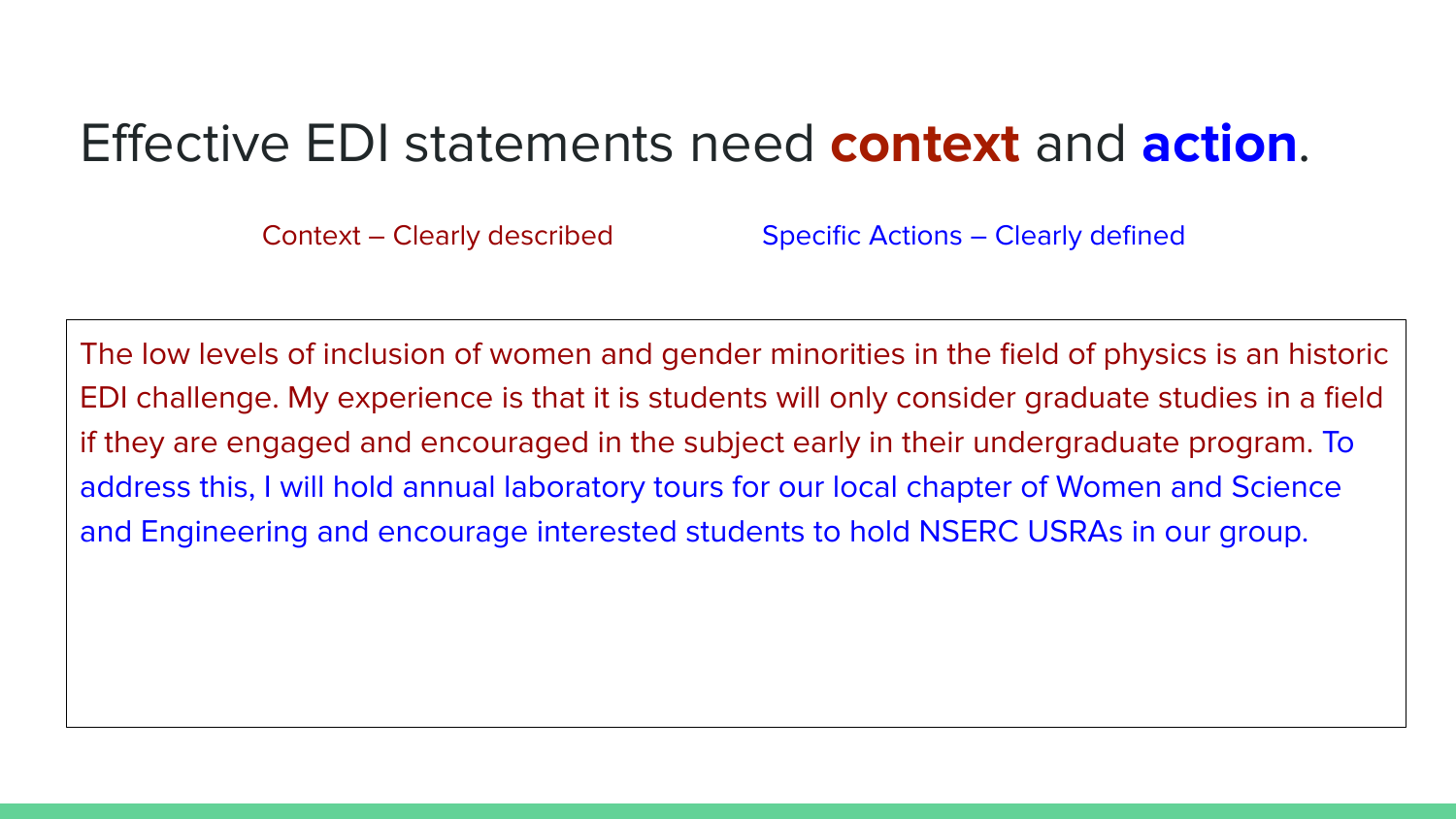### Actions Should be Structural.

- Proposed actions should describe a formal policy, procedure, or practice.
- It should not be dependent on your intent or state of mind.

Issue identified, but action is vague, subjective, not structural

Bias in selecting graduate applicants is a serious EDI issue. I am aware of this when reviewing student applications and will attempt to avoid allowing unconscious bias to affect my decision making when I am selecting graduate students.

Issue identified, lots of specific actions designed to avoid bias

Bias in selecting graduate applicants is a serious EDI issue. To combat this issue when interviewing prospective graduate students, I make a written list of the skills needed for a project and include all applicants from underrepresented groups who meet these requirements in my interview shortlist. I interview all applicants with the same set of prepared questions, which have been reviewed by our university equity officer to avoid bias.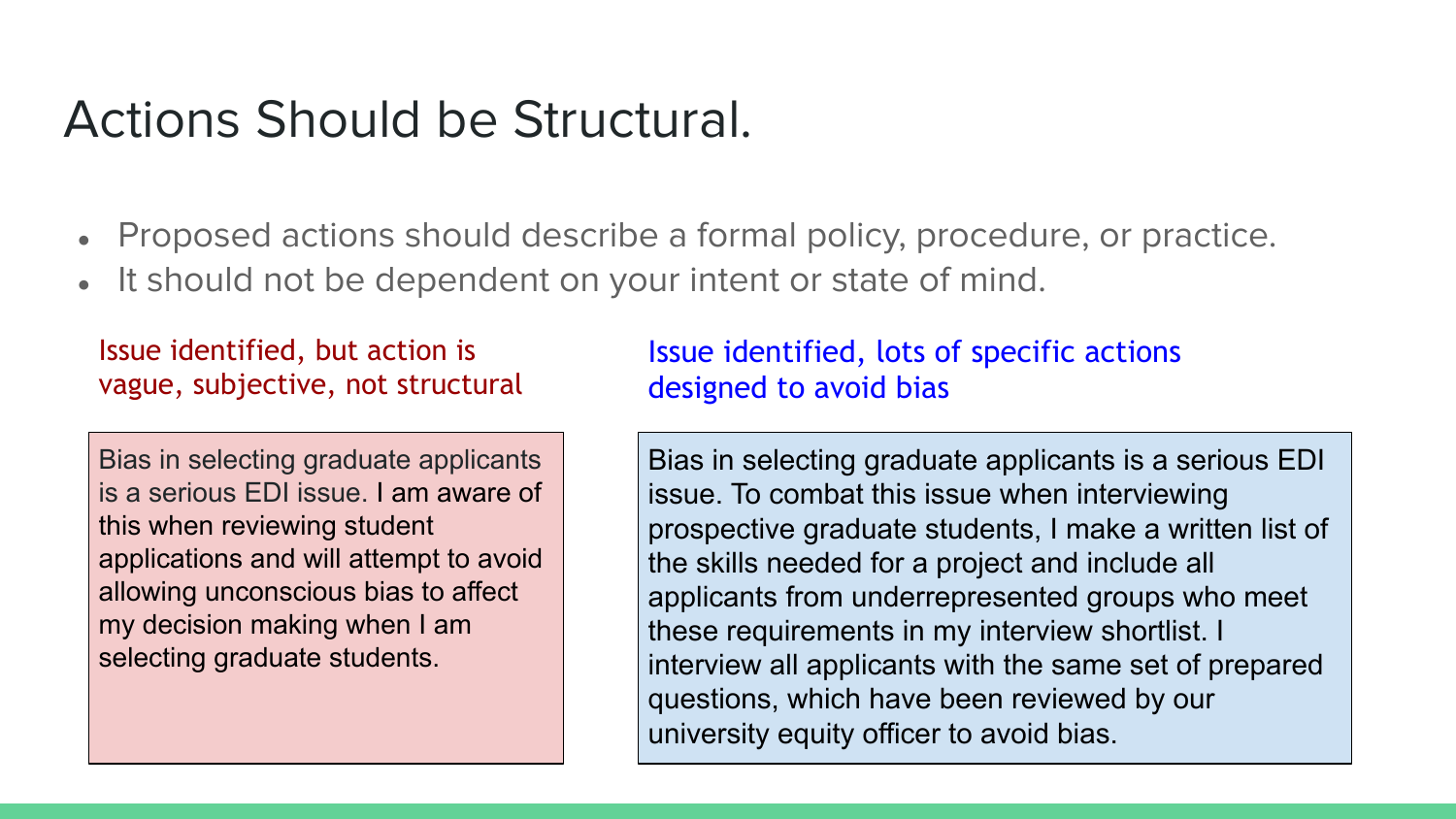### Topics Everyone Can Address

#### Groups of people

### ● Women and gender minorities

- Black and racialized
- Disabled
- Indigenous
- Parents

#### Actions

- Change procedures to remove barriers
- Actively recruit and support
- Provide opportunities (e.g., mentorship)

#### **Challenges**

- Recruiting
- **Retaining**
- Accommodations
- Work conditions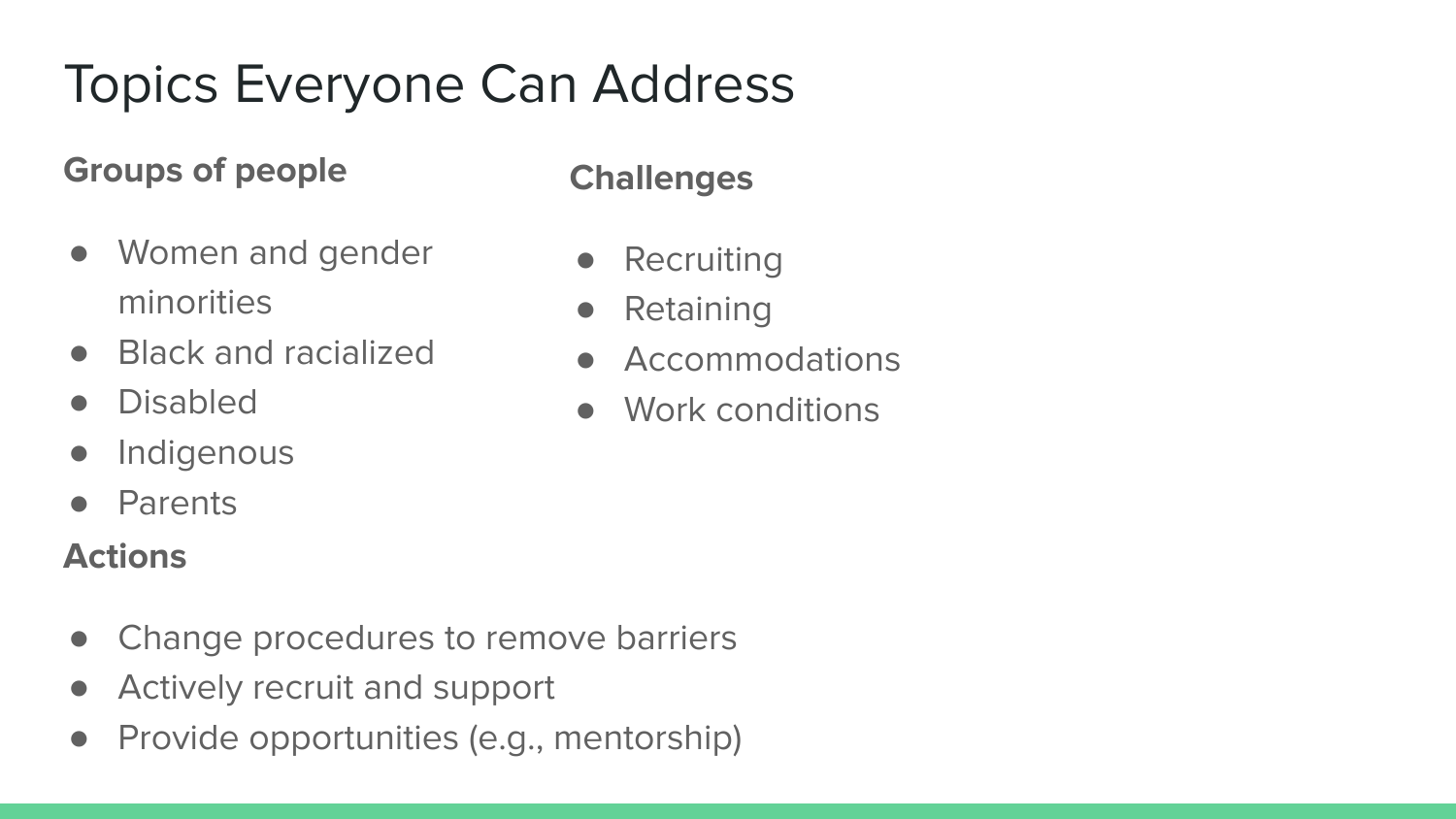### Discuss What's Relevant to Your Group

#### Student Parents

- University childcare resources
- Institutional policies of leave
- Limit work hours, weekends, field work, travel...

#### **Disabilities**

- Accommodations to lab space
- Institutional policies of leave
- Limit work hours, weekends, field work, travel...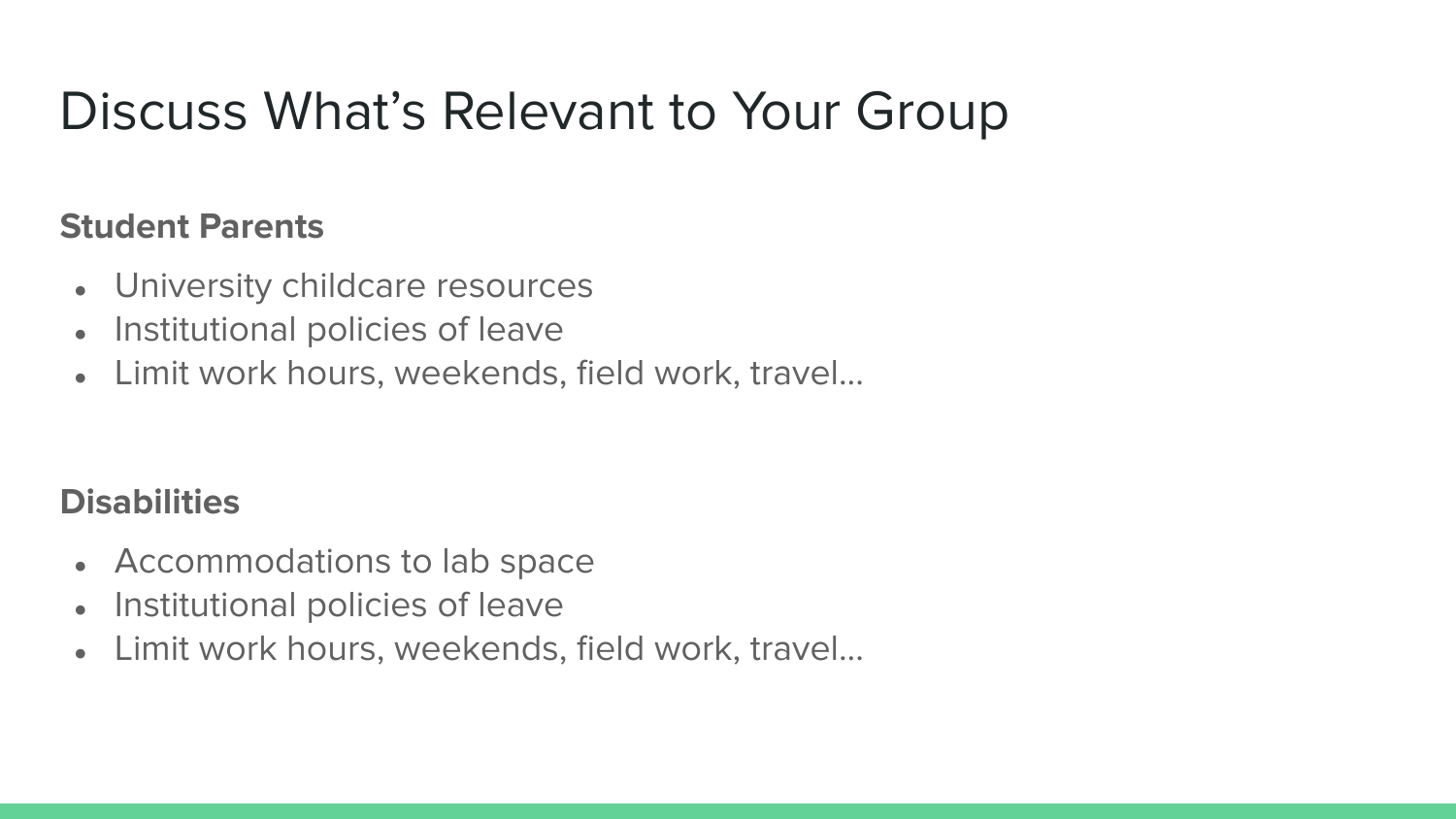### Missteps: Defiance

I will continue hiring the most qualified students who are passionate about experimental physics.

| Identifies challenge?        | <b>No</b> |
|------------------------------|-----------|
| Action to address challenge? | No        |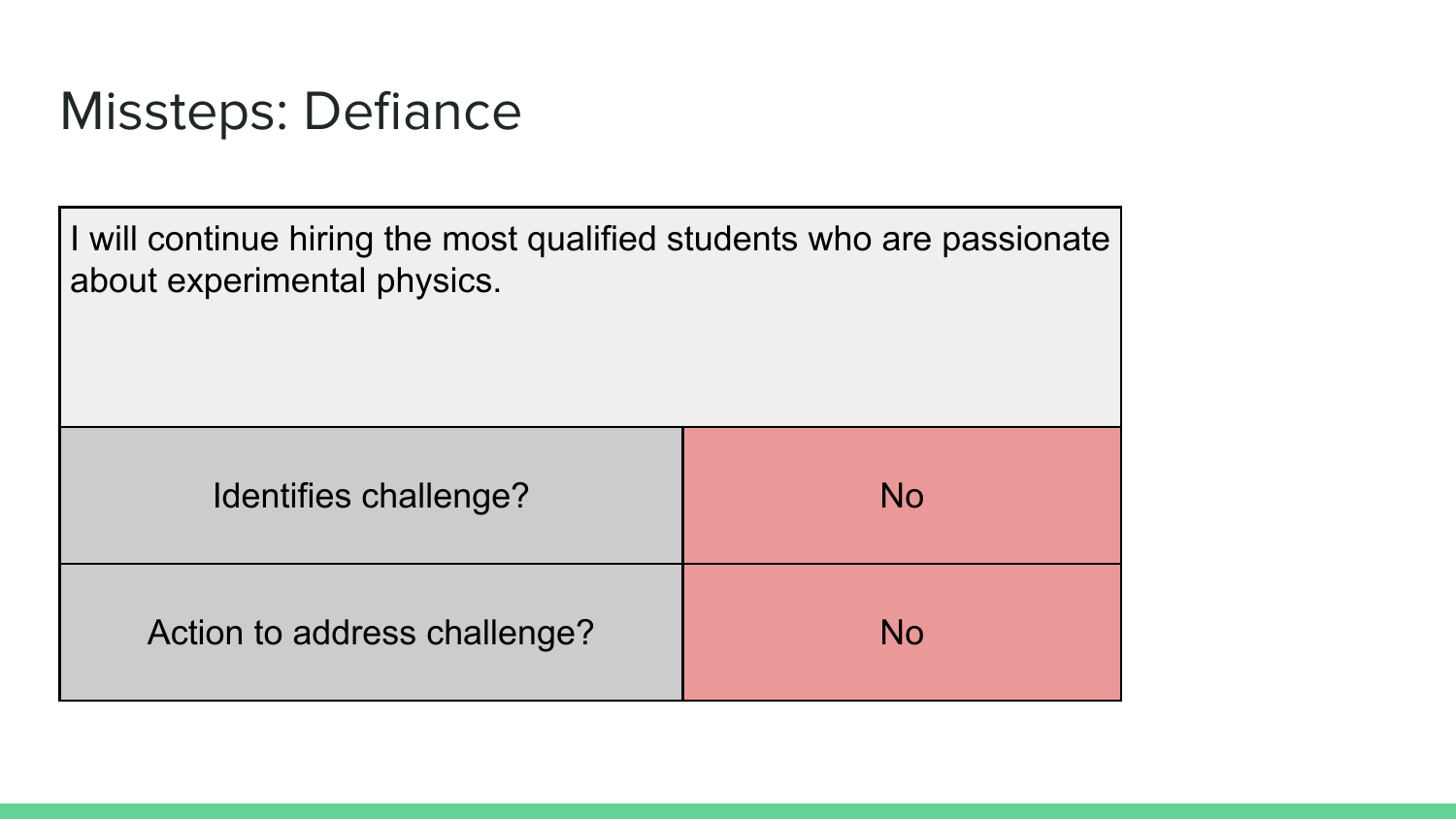### Place for Demographics

- You are not expected to report on the demographics of your group
- High diversity in trainees do not automatically correspond a good ranking; your proposal is still ranked by identification of challenges and proposed actions
- **Optional:** Demographics can be used to quantify challenges or indicate efficacy of methods
	- careful collecting this information is complicated and it's not a real advantage

My group has an excellent record of diversity. 75% of my graduate students have been visible minorities and 65% have been women.

Gender identities aren't yours to disclose. Discussion of challenges and actions missing.

#### NSERC Discovery Grant Review Manual

Important: trainee demographic data is not requested, nor required to assess impacts related to equity, diversity and inclusion in the research and training environment.

#### Valid Uses of Demographics:

identifying challenge or providing evidence of efficacy of existing policy

… This recruiting strategy has been successful attracting indigeneous students to our group. In the last 6 years, 3 of 11 of my undergraduate research assistants and 2 of 7 of my graduate students identify as indigneous.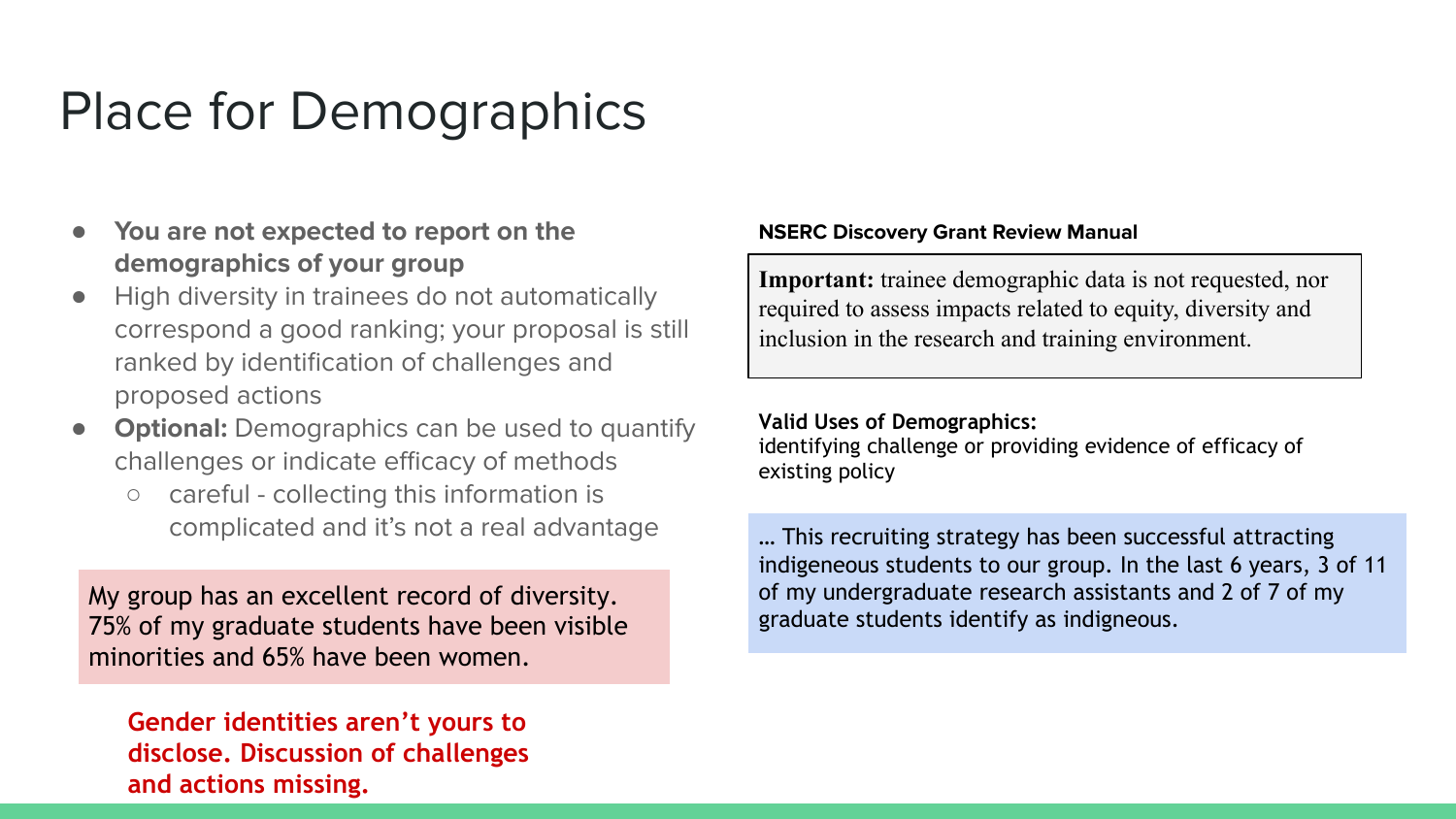### Instant Improvements

- Group code of conduct addressing harassment, discrimination, resolution
- Lead annual group meeting reiterating policies
- CRC Unconscious bias training module for you and group
	- [https://www.chairs-chaires.gc.ca/program-programme/equity-equite/bias/mo](https://www.chairs-chaires.gc.ca/program-programme/equity-equite/bias/module-eng.aspx) [dule-eng.aspx](https://www.chairs-chaires.gc.ca/program-programme/equity-equite/bias/module-eng.aspx)
- Proposing actions:
	- How could you recruit students to achieve greater diversity in your group?
		- broader pool, encouraging applications, targeted programs
	- How could you change the group working conditions to support retention?
		- addressing isolation, work environment, accommodations, work-life balance
	- How could you help your students have successful careers in your field?
		- access to mentorship, career opportunities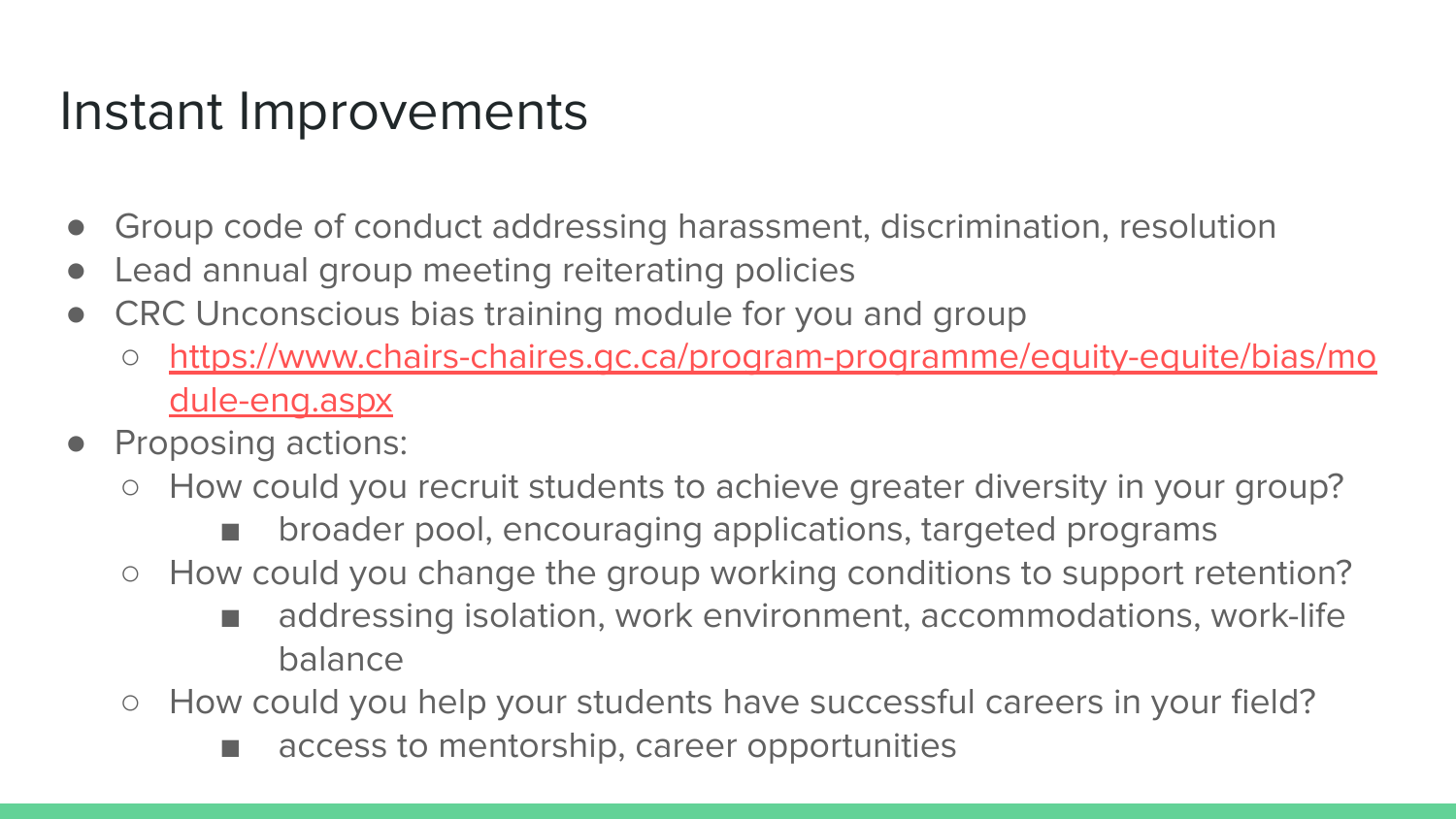### Tone

#### Well Received

- Positive
- Constructive
- Open-minded
- Thoughtful
- Practical
- Considerate
- Attentive
- Reasonable
- Fair

#### Poorly Received

- Defensive
- Defiant / Contrarian
- Angry
- Dismissive
- Self-righteous
- **Dramatic**
- Tone-deaf
- Impractical
- Out of touch with reality

Supervisors who seem invested and concerned about the success of their students do better on their HQP ranking.

Do you seem concerned about your female students experiencing harassment or marginalization? Are you doing everything you can to make sure your students from underrepresented groups have successful careers?

You should know what all your former students are doing. If they are parental leave, you should seem happy about that.

It's hard to judge how your tone will be perceived. Get feedback from other colleagues.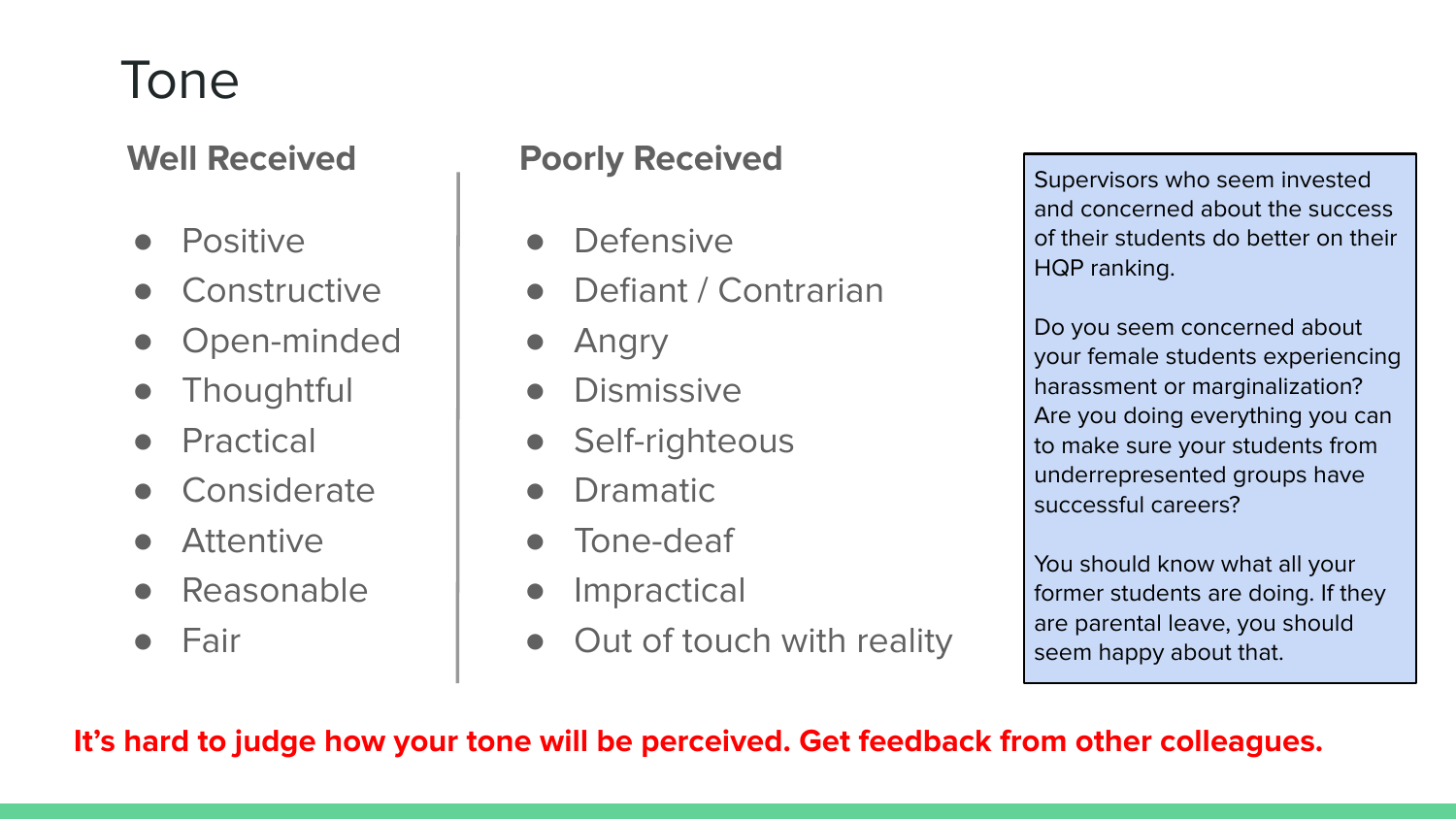### Once your grant is submitted, your job isn't done.

- Work with colleagues to establish a departmental EDI policy.
	- e.g., non-discrimination in admissions, respectful workplace/harassment policies

University of Alberta Department of Chemistry EDI policy: https://www.ualberta.ca/chemistry/news-and-events/news/2020/august/edi\_post.html

You are probably doing a lot of this stuff already! All members of your department can reference the policy if it's written down and is a structural action.

- Monitor announcements by MUN and NSERC regarding EDI policies.
- Keep EDI in mind; grants are much easier to write if you've been active on these issues.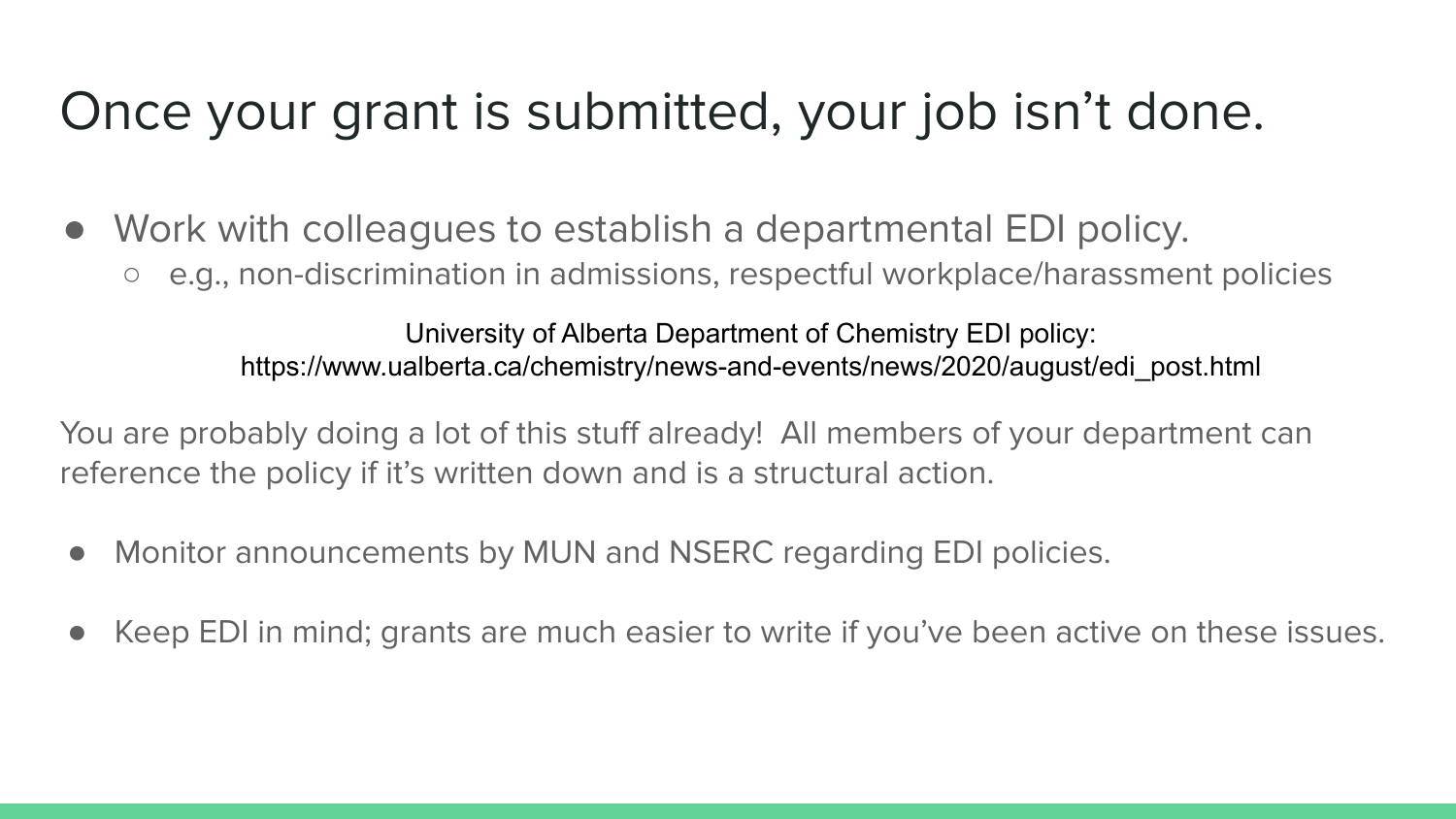### Resources: issues, data, and proposed solutions

- Google "[your field] underrepresentation"
	- American Physical Society report and actions for increasing African-Americans in physics: [www.aip.org/diversity-initiatives/team-up-task-force](http://www.aip.org/diversity-initiatives/team-up-task-force)
	- American Physical Society report and actions: <https://www.aps.org/programs/lgbt/upload/LGBTClimateinPhysicsReport.pdf>
- Quantitative Reports and Prescriptive Strategies across disciplines:
	- AAUW: The STEM Gap: Women and Girls in Science, Technology, Engineering and Math <https://www.aauw.org/resources/research/the-stem-gap/>
	- PISA in Focus [Why Don't More Girls Choose to Pursue a Science Career?](https://www.oecd-ilibrary.org/education/why-don-t-more-girls-choose-to-pursue-a-science-career_02bd2b68-en)
	- o University of Georgia: [Recruit and Retain Diverse Students](https://www.fcs.uga.edu/faculty_staff_resources/diversity-plan-recruit-and-retain-diverse-students)
	- AIP Workshop: ["How to Achieve Diverse, Equitable, and Inclusive Professional Meetings."](https://www.aip.org/diversity-initiatives/debrief-aip-workshop-how-achieve-diverse-equitable-and-inclusive-professional-meetings)
	- View "Picture a Scientist" : Netflix, or stream via the MUN Library